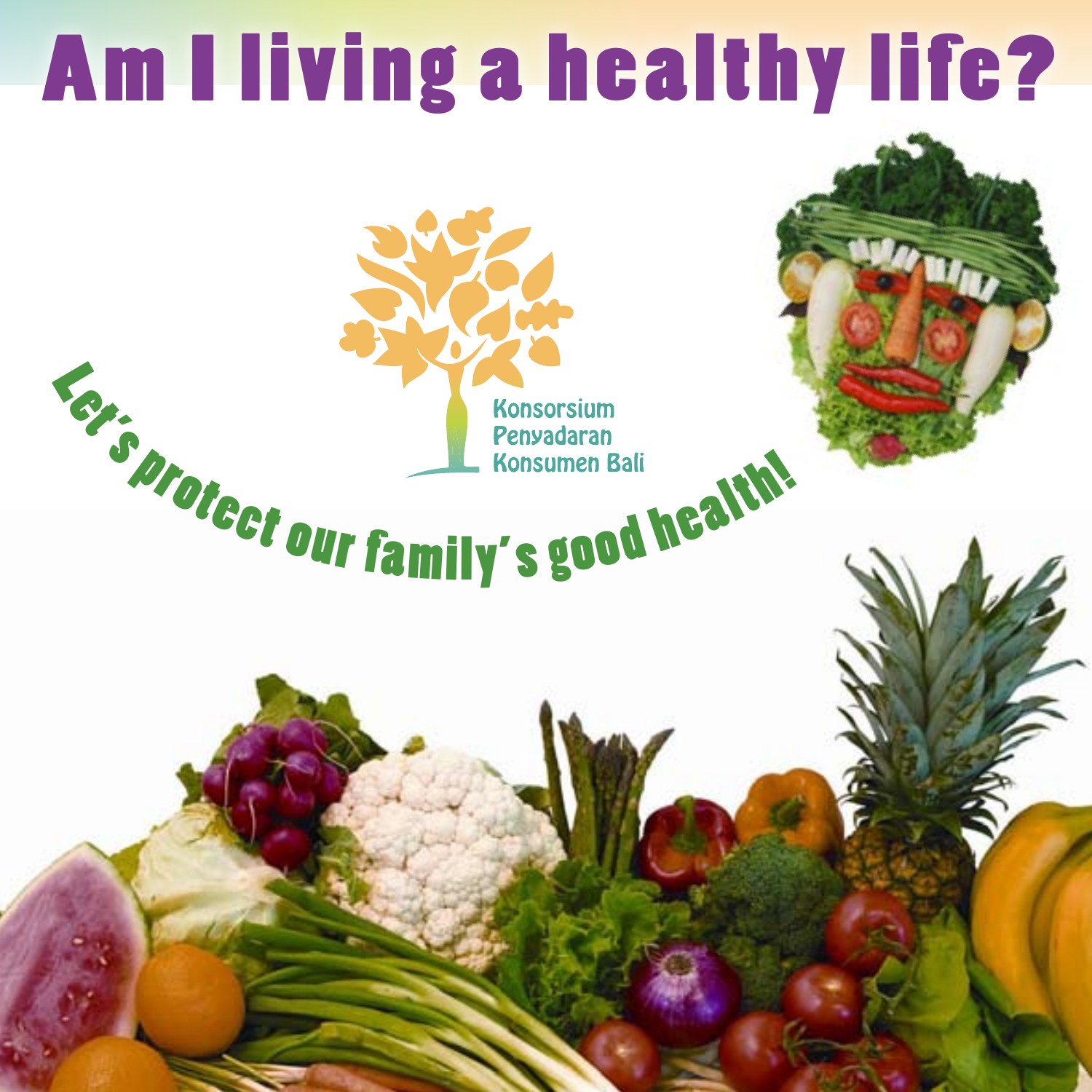### We can see environmental degradation and pollution all around us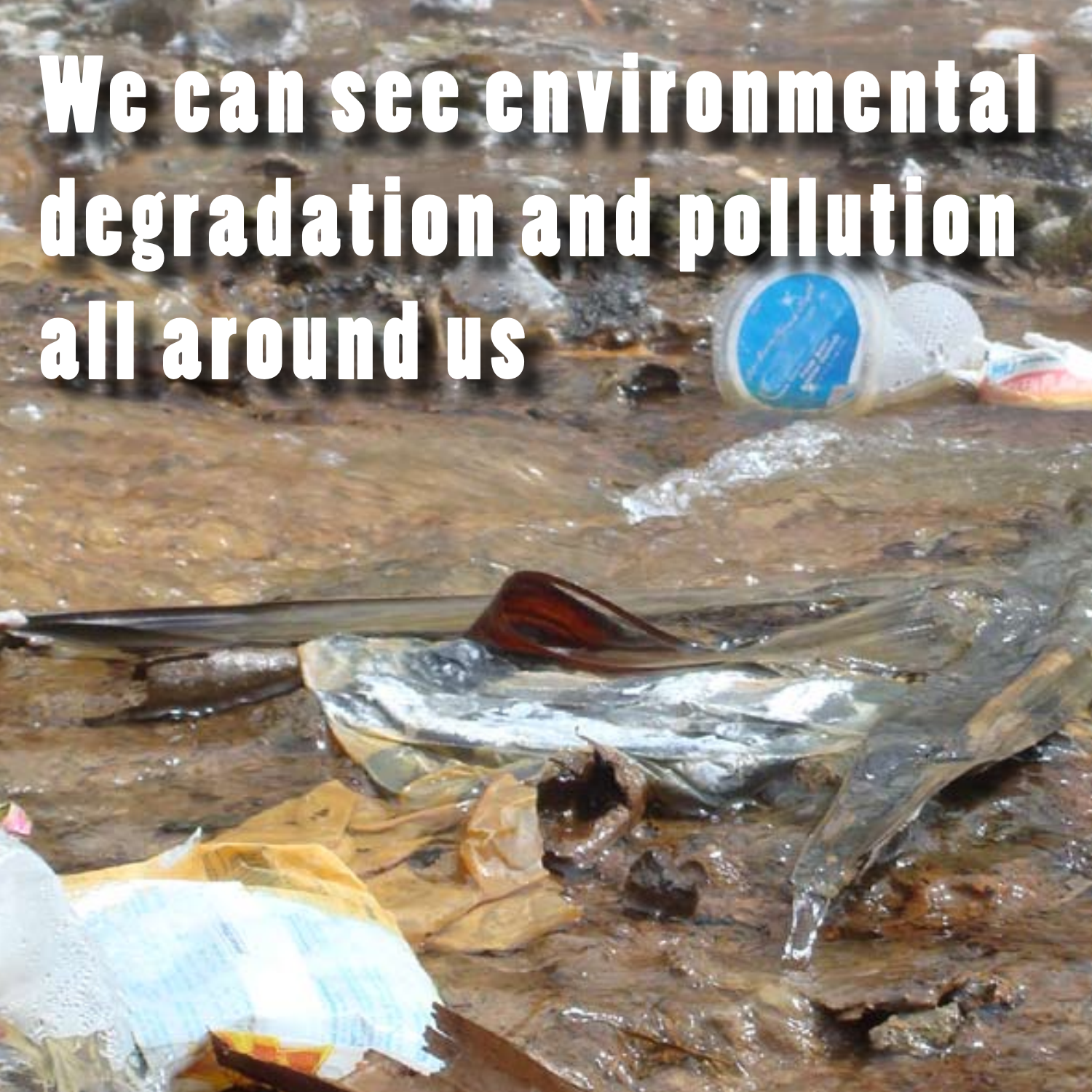### More and more people seem to have health problems too… What's that about?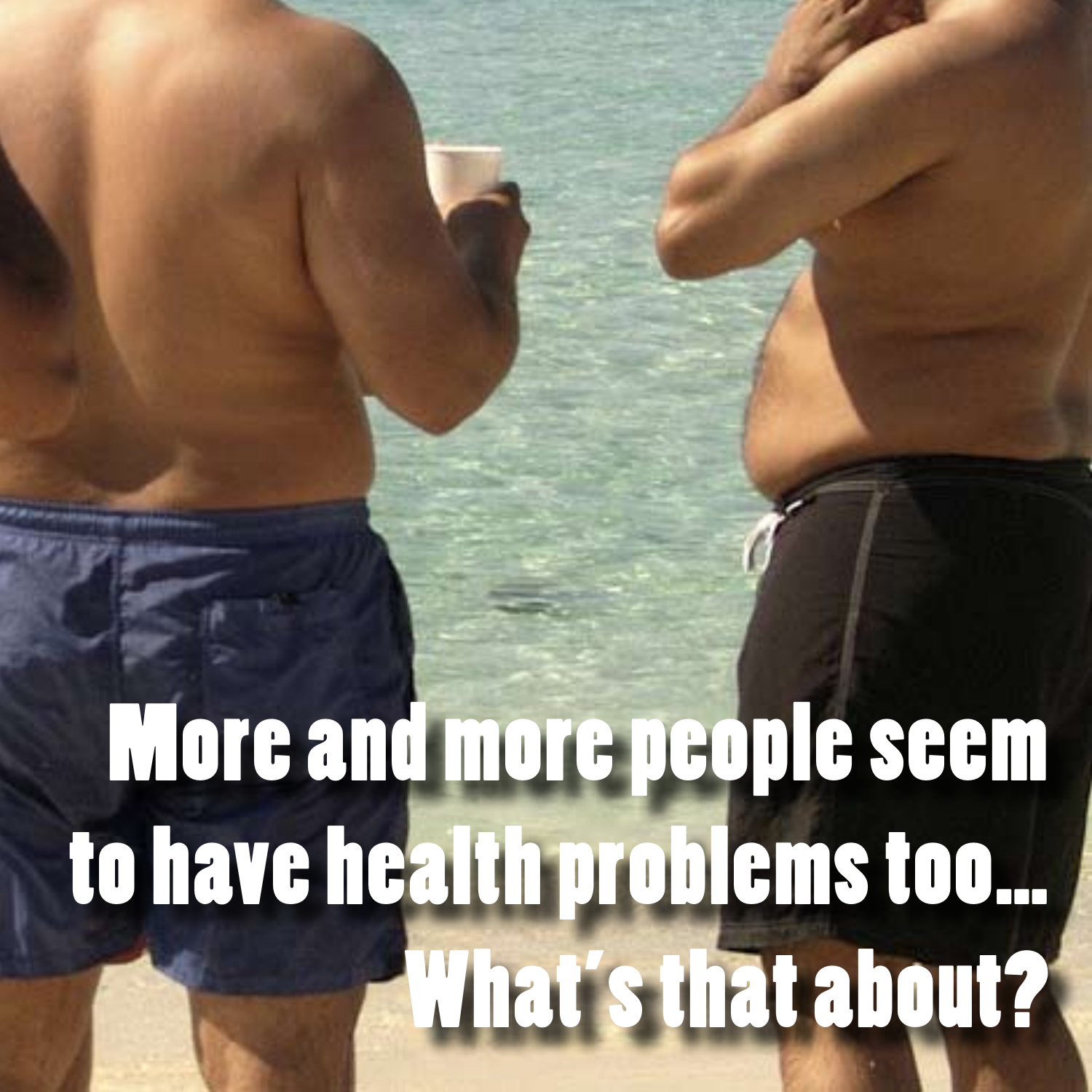# Healthy Food!...







**Healthy food is food that is produced and processed:**

- **Without chemical residues**
- **Without chemical colors**
- **Without chemical preservative**
- **Free of MSG / other flavor enhancers**
- **• Without artificial sweeteners**

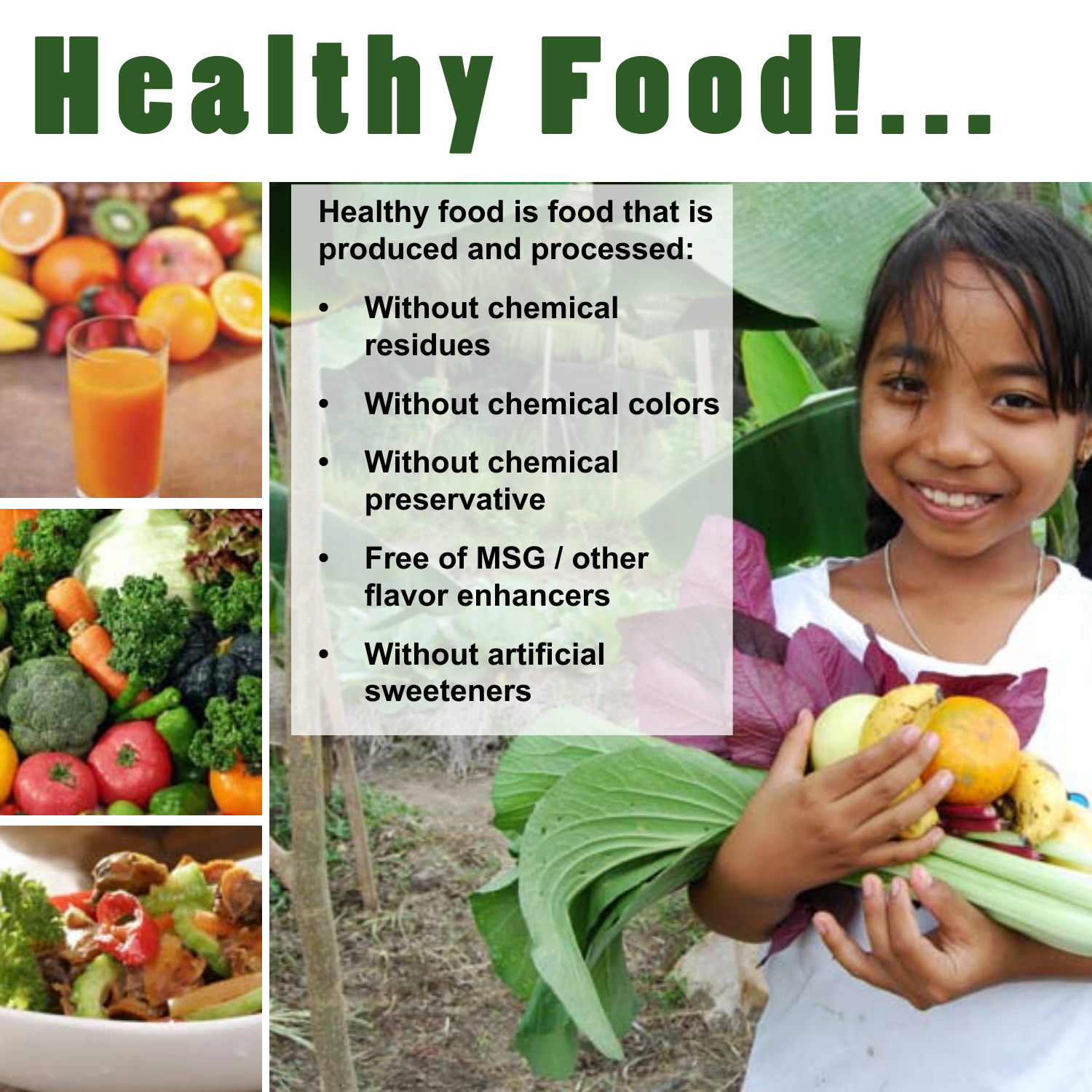



**FOOD!** 

- **Healthy, organic food contains less toxic chemicals (pesticides,**  $\overline{a}$ **herbicides, etc), MSG, aspartame, phosphoric acid, hydrogenated fats food additives and colorings**
- **• GMO (Genetically-modified organism) are banned from organic food**
- **Organic food contains higher levels of vitamin C, calcium, magnesium, iron and chromium, beneficial vitamins, minerals, essential fatty acids and antioxidants**
- **Eating organic food and avoiding junk foods lowers chances of cancer, heart disease, allergies and hyperactivity in children**
- **Pesticide residues is up to 6 times higher in children that eat conventionally farmed fruit and vegetables compared with those eating organic food**
- **Organic crops have higher levels of 21 nutrients compared to conventional produce including vitamin C (27% more), magnesium (29% more), iron (21% more) and phosphorous (14% more)**
- **Sperm concentration is higher among men eating organically produced food**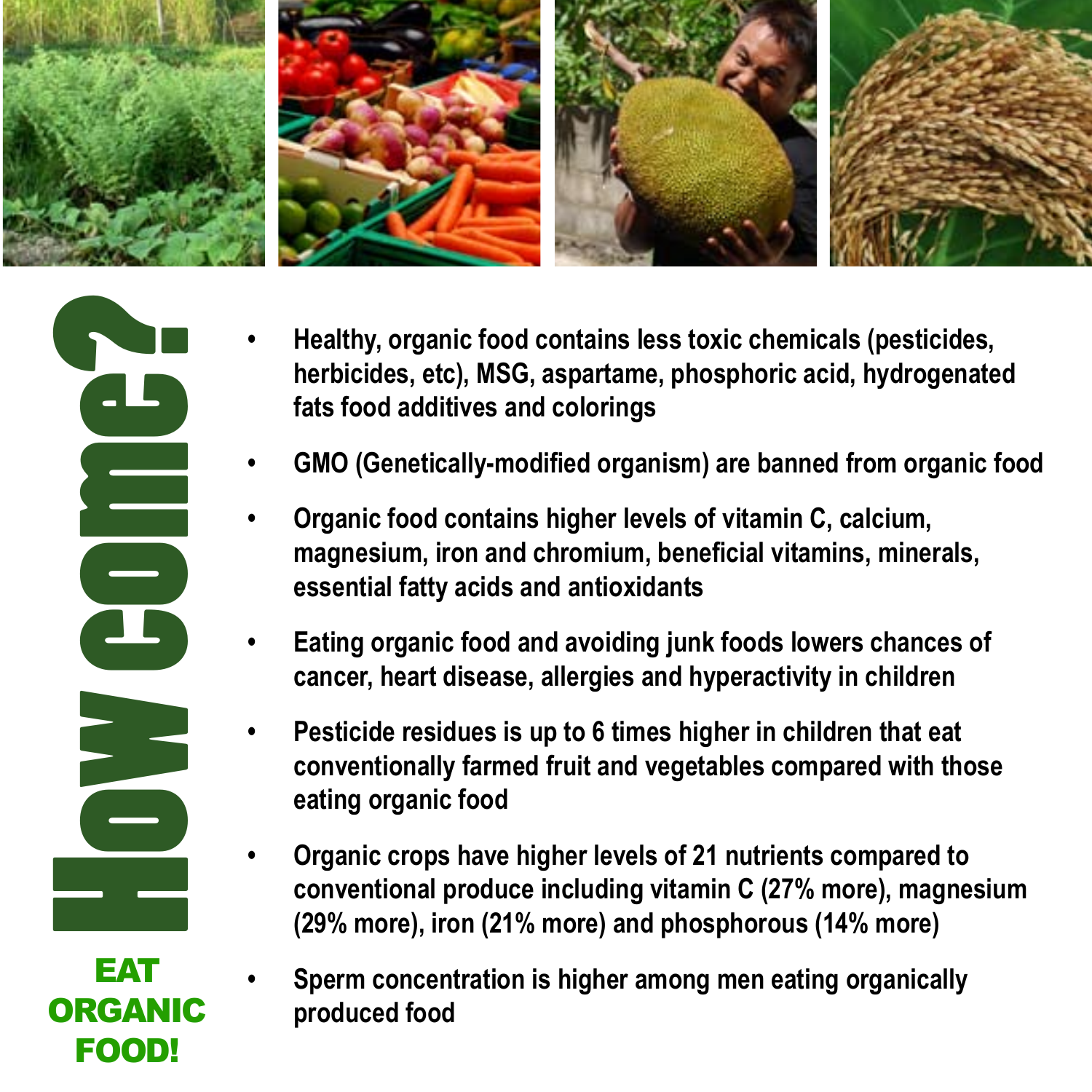

**Unhealthy food is food that is produced and processed with:**

- **Chemical residues**
- **• Chemical colors**
- **Chemical preservatives**
- **• MSG / other flavor enhancers**
- **• Artificial sweeteners**

## Unhealthy Food!...

- Over 400 chemicals are used in conven**tional farming, some VERY toxic and dangerous for our ecological diversity**
- **• Some pesticides are linked to cancer, decreased male fertility, fetal abnormalities, chronic fatigue syndrome and Parkinson's disease**
- **Women with breast cancer are 5 to 9 times more likely to have pesticide residues in their blood**
- **• Health effects of GM foods are still unknown, but studies show that GM transfers into gut bacteria**
- Levels of healthy trace minerals in fruit **and vegetables has fallen by up to 76% between 1940 and 1991**
- **Pesticides act as endocrine disrupters (EDC) resulting in altered development of the reproductive tract**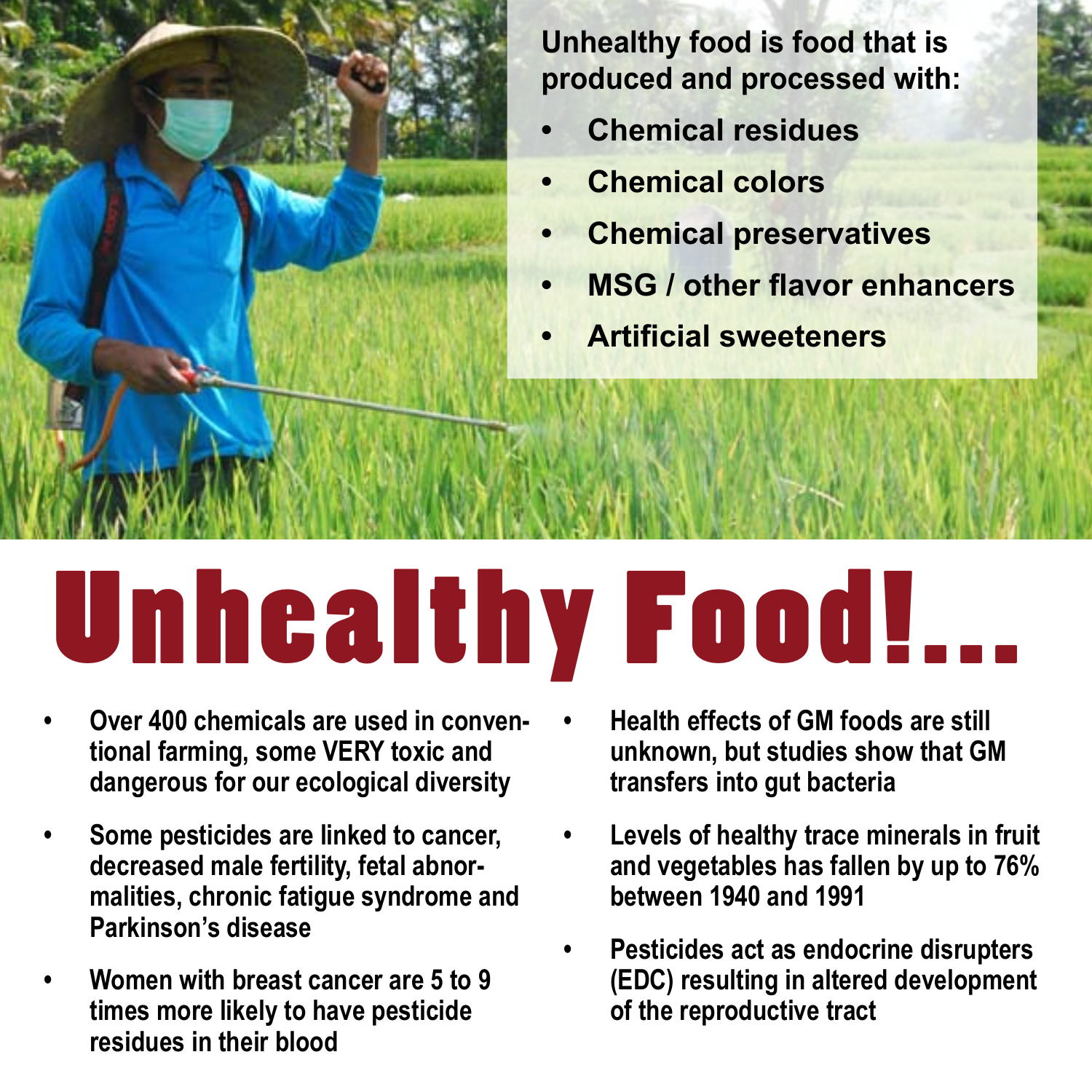







### CHEMICAL HOW COMP? **CHEMICAL** GROWN & JUNK FOOD!

- **Junk food results in weight problems, diabetes, coronary disease, heart attack, stroke and certain forms of cancer**
- **Junk food affects the brain like nicotine or heroin. When junk foods is consumed over time, the body wants more fat**
- **• Artificial sweeteners used in junk foods for children can be 3 times the amount used in adult foods and children become 'addicted' to these junk foods**
- **• Artificial food color, sweeteners, MSG, aspartame, phosphoric acid and hydrogenated fats used in junk foods and drinks are linked to allergic reactions, headaches, asthma, growth retardation and hyperactivity in children**
- **• An average child spends 25-30 hours a week watching TV and sees about 20,000 junk food advertisements each year**
- **Soft drinks are water mixed with sugars and sweeteners, artificial colors, caffeine and 10 teaspoons of sugar**
- **Instant noodles are carbohydrates laden with salt, sugar, MSG and artificial flavoring and contain no fiber whatsoever**
- **Fast-food french fries are low in nutrients and coated in salts and other preservatives**